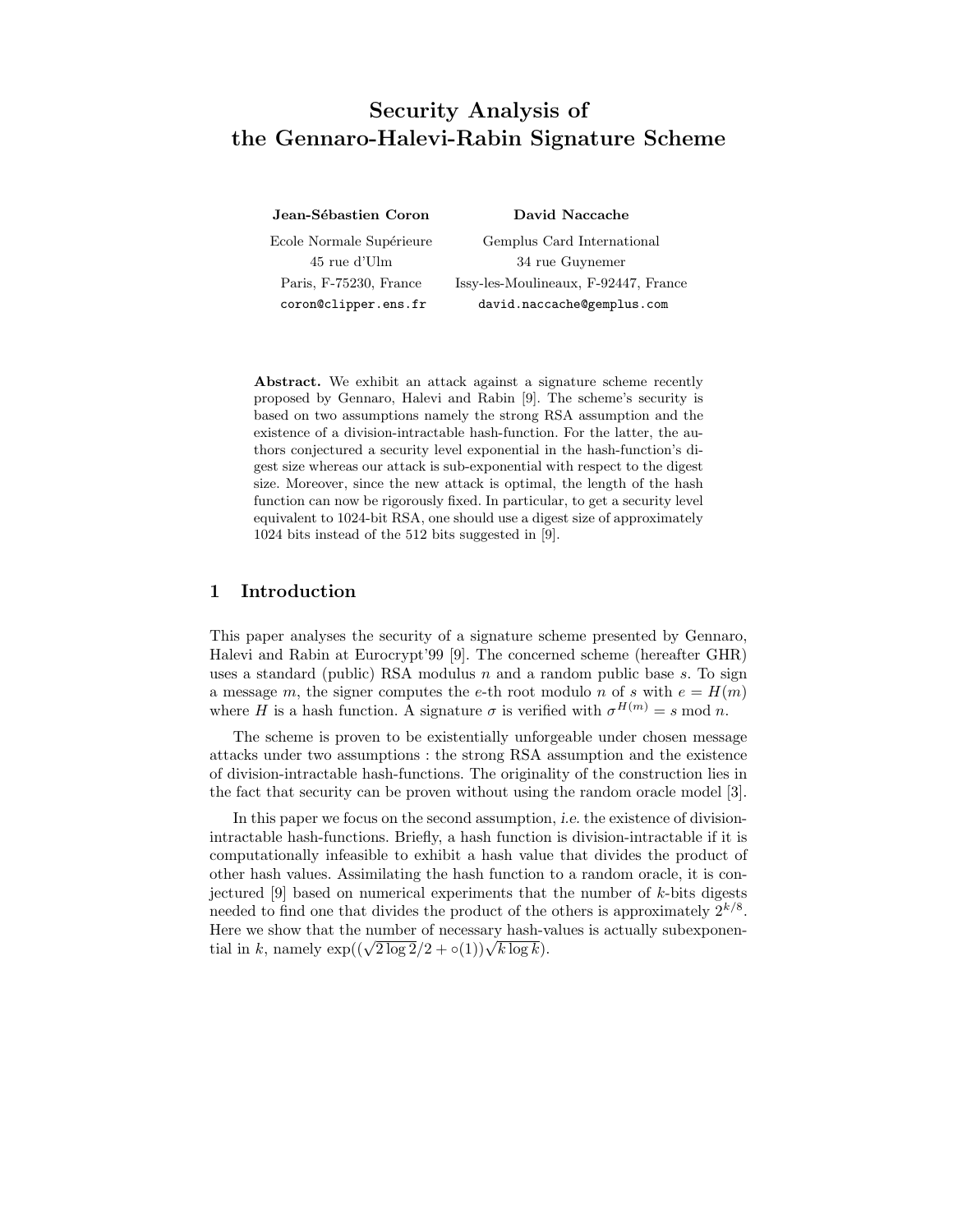92 Jean-Sébastien Coron and David Naccache

The paper is organised as follows. We briefly start by recalling the GHR scheme and its related security assumptions. Then we describe our attack, evaluate its asymptotical complexity and, by extrapolating from running times observed for small digest sizes, estimate the practical complexity of our attack. We also show that the attack is asymptotically optimal and estimate from a simple heuristic model the minimal complexity of finding a hash value that divides the product of the others.

## 2 The Gennaro-Halevi-Rabin Signature Scheme

#### 2.1 Construction

The GHR scheme is a hash-and-sign scheme that shares some similarities with the standard RSA signature scheme :

**Key generation :** Generate a RSA modulus  $n = p \cdot q$ , product of two primes p and q of about the same length and a random element  $s \in \mathbb{Z}_n^*$ . The public key is  $(n, s)$  and the private key is  $(p, q)$ .

**Signature generation :** To sign a message  $m$ , compute an odd exponent  $e = H(m)$ . The signature  $\sigma$  is :

$$
\sigma = s^{e^{-1} \bmod{\phi(n)}} \bmod{n}
$$

where  $\phi(n) = (p-1)(q-1)$  is Euler's function.

Signature verification : Check that :

 $\sigma^{H(m)} = s \mod n$ 

#### 2.2 GHR's Security Proof

The originality of the GHR signature scheme lies in the fact that its security can be proven without using the random oracle model. In the random oracle model, the hash function is seen as an oracle which outputs a random value for each new query. Instead, the hash function must satisfy some well defined computational assumptions [9]. In particular, it is assumed that the hash function family is division-intractable.

**Definition 1 (Division intractability [9]).** A hashing family  $H$  is division intractable if finding  $h \in \mathcal{H}$  and distinct inputs  $X_1, \ldots, X_n, Y$  such that  $h(Y)$ divides the product of the  $h(X_i)$  values is computationally infeasible.

The GHR signature scheme is proven to be existentially unforgeable under an adaptive chosen message attack, assuming the strong RSA conjecture.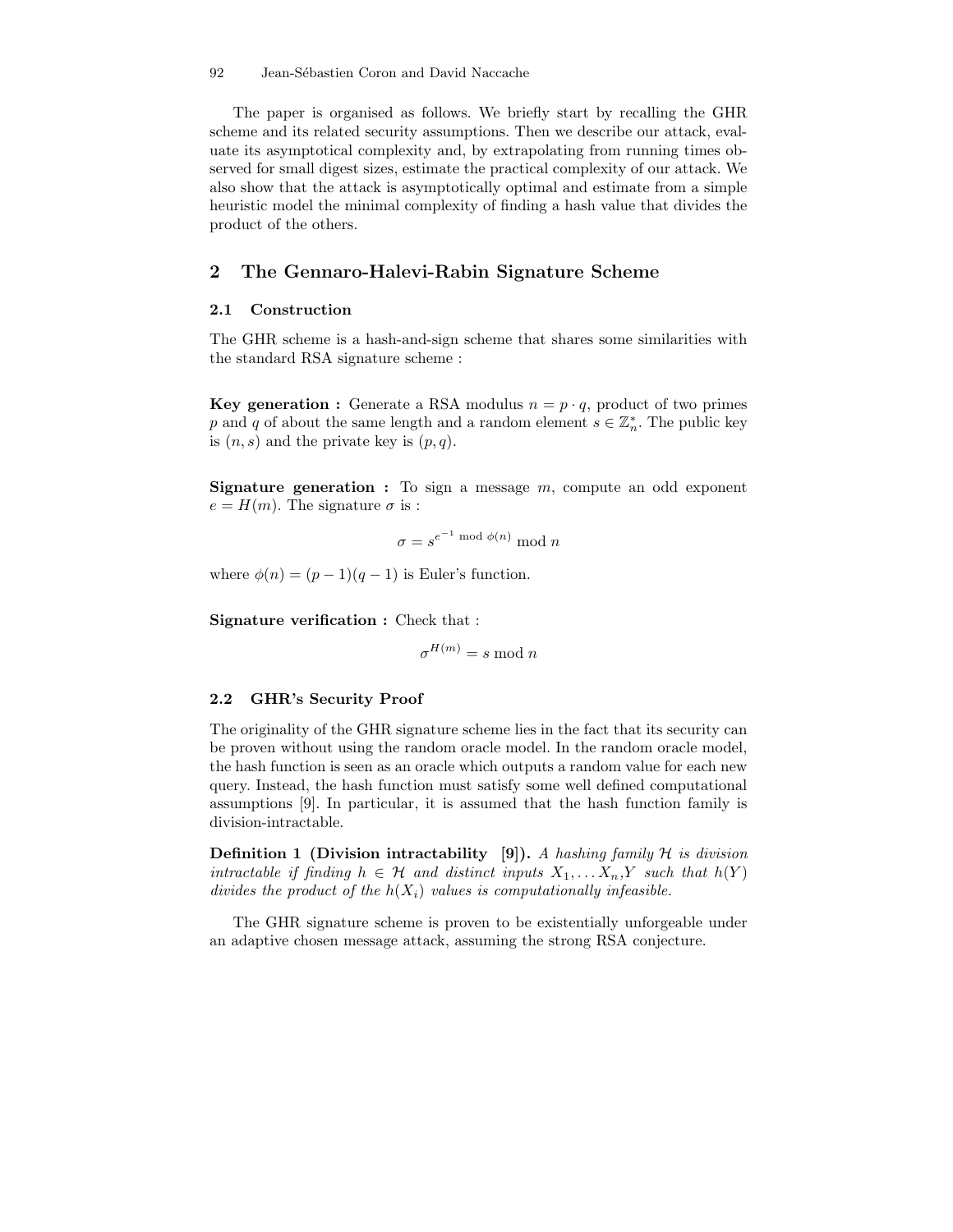Conjecture 1 (Strong-RSA [2]) Given a randomly chosen RSA modulus n and a random  $s \in \mathbb{Z}_n^*$ , it is infeasible to find a pair  $(e,r)$  with  $e > 1$  such that  $r^e = s \mod n$ .

An opponent willing to forge a signature without solving the strong-RSA problem can try to find messages  $m, m_1, \ldots, m_r$  such that  $H(m)$  divides the least common multiple of  $H(m_1), \ldots, H(m_r)$ . In this case, we say that a divisioncollision for H was exhibited. Using Euclid's algorithm the opponent can obtain  $a_1, \ldots, a_r, k$  such that :

$$
\frac{a_1}{H(m_1)} + \ldots + \frac{a_r}{H(m_r)} = \frac{1}{\text{lcm}(H(m_1), \ldots, H(m_r))} = \frac{1}{k \cdot H(m)}
$$

and forge the signature  $\sigma$  of m from the signatures  $\sigma_i$  of messages  $m_i$  by :

$$
\sigma = \big(\prod_{i=1}^r \sigma_i^{a_i}\big)^k \bmod n
$$

If  $H$  is division-intractable then it is infeasible for a polynomially bounded attacker to find a division collision for a hash function in  $H$ . In particular, a random oracle is shown to be division-intractable in [9].

A natural question that arises is the complexity of finding a division collision, if one assumes that the hash function behaves as a random oracle, i.e. outputs a random integer for each new query. This question will condition the choice of the signature scheme's parameters. [9] conjectures (based on numerical experiments) a security level exponential in the length of the hash function, namely that the number of hash calls necessary to obtain a division-collision is asymptotically  $2^{k/8}$  where k is the digest size. To get equivalent security to a 1024-bit RSA, [9] suggests to use 512-bit digests. In the next section, we exhibit a sub-exponential forgery and study its consequences for the recommanded digest size.

#### 3 A Sub-exponential Attack

The outline of our attack is the following : we first look among many digests to find a smooth one, i.e. a hash value that factors into moderate-size primes  $p_i$ . Then for each of the  $p_i$  we look for a hash value divisible by  $p_i$ , so that the smooth hash value divides the least common multiple of the other hash values.

#### 3.1 Background on Smooth Numbers

Let y be a positive integer. We say that an integer z is y-smooth if each prime dividing  $z$  is  $\leq y$ . An integer  $z$  is  $y$ -powersmooth if all primes powers dividing z are  $\leq y$ . Letting  $\psi(x, y)$  denote the number of integers  $1 \leq z \leq x$  such that z is y-smooth, the following theorem gives an estimate of the density of smooth numbers [5] :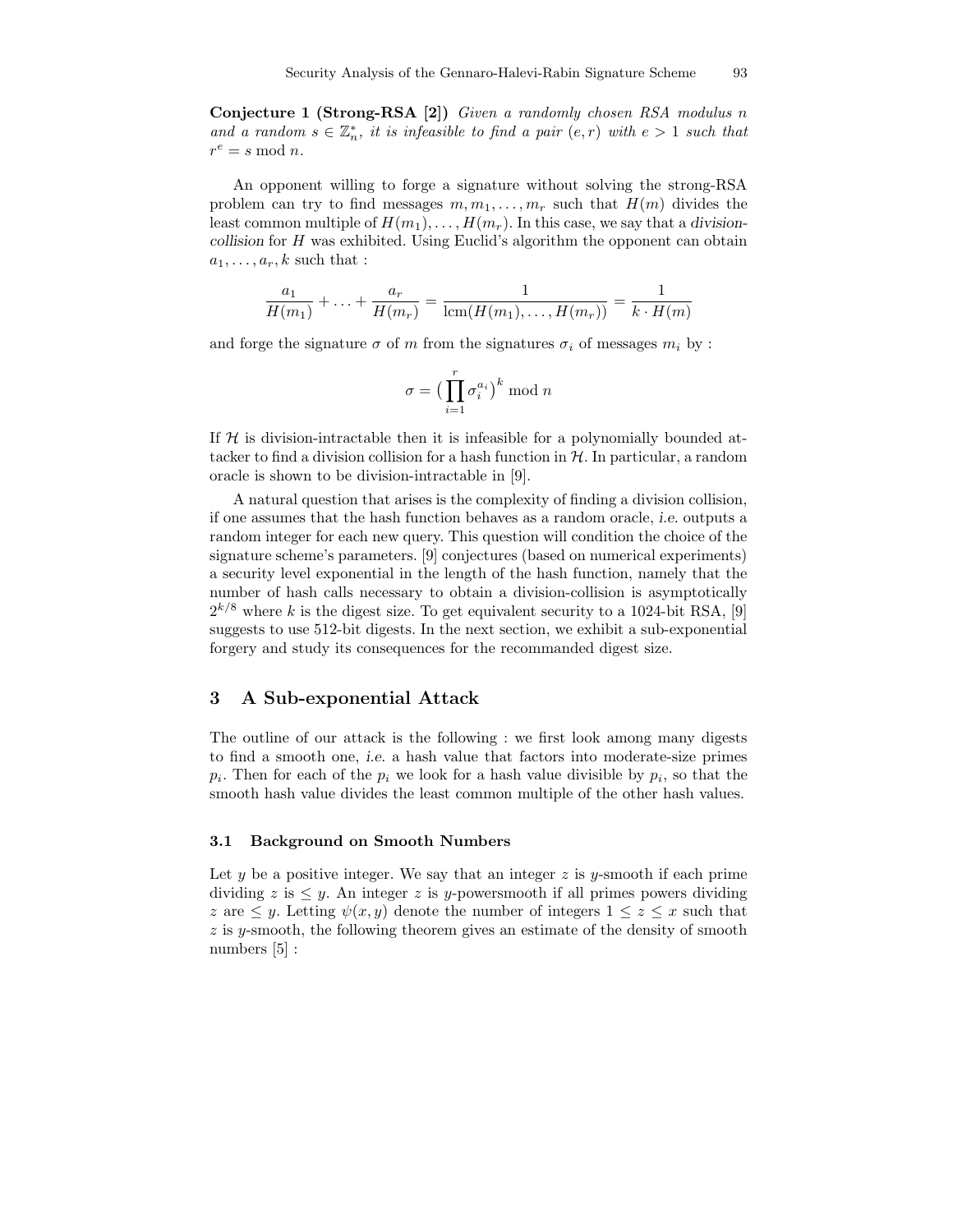**Theorem 1.** If  $\epsilon$  is an arbitrary positive constant, then uniformly for  $x \ge 10$ and  $y \geq (\log x)^{1+\epsilon}$ ,

$$
\psi(x,y) = xu^{-u + o(u)} \quad as \; x \to \infty
$$

where  $u = (\log x)/(\log y)$ .

In particular, setting  $y = L_x[\beta] = \exp((\beta + \circ(1))\sqrt{\log x \log \log x})$ , the probability that a random integer between one and x is  $L_x[\beta]$ -smooth is :

$$
\frac{\psi(x,y)}{x} = L_x[-\frac{1}{2\beta}]
$$

The proportion of squarefree integers is asymptotically  $6/\pi^2$  [10]. Letting  $\psi_1(x, y)$ denote the number of squarefree integers  $1 \leq z \leq x$  such that z is y-smooth, theorem 3 in  $[10]$  implies that the same proportion holds for y-smooth numbers :

$$
\psi_1(x,y) \sim \frac{6}{\pi^2} \psi(x,y) \tag{1}
$$

under the growing condition :

$$
\frac{\log y}{\log \log x} \to \infty, \quad (x \to \infty)
$$

A squarefree y-smooth integer is y-powersmooth, so letting  $\psi'(x, y)$  denote the number of integers  $1 \leq z \leq x$  such that z is y-powersmooth, we have for all  $x, y > 0:$ 

$$
\psi_1(x, y) \le \psi'(x, y) \le \psi(x, y)
$$

which using (1) shows that for  $y = L_x[\beta]$ , the probability that a random integer between one and  $x$  is  $y$ -powersmooth is:

$$
\frac{\psi'(x,y)}{x} = L_x[-\frac{1}{2\beta}]
$$

#### 3.2 The Attack

In the following we assimilate the hash function to a random oracle which outputs random integers between one and x. Given a set  $S$  of random integers, we say that  $(e, e_1, \ldots, e_r)$  is a division-collision for S if  $e, e_1, \ldots, e_r \in S$  and e divides the least common multiple of  $e_1, \ldots, e_r$ .

**Theorem 2.** Let  $S = \{e_1, \ldots, e_v\}$  be a set of v random integers uniformly distributed between one and x. If  $v = L_x[\sqrt{2}/2]$  then there exist a probabilistic Turing machine which outputs a division-collision for S in time  $L_x[\sqrt{2}/2]$  with non-negligible probability.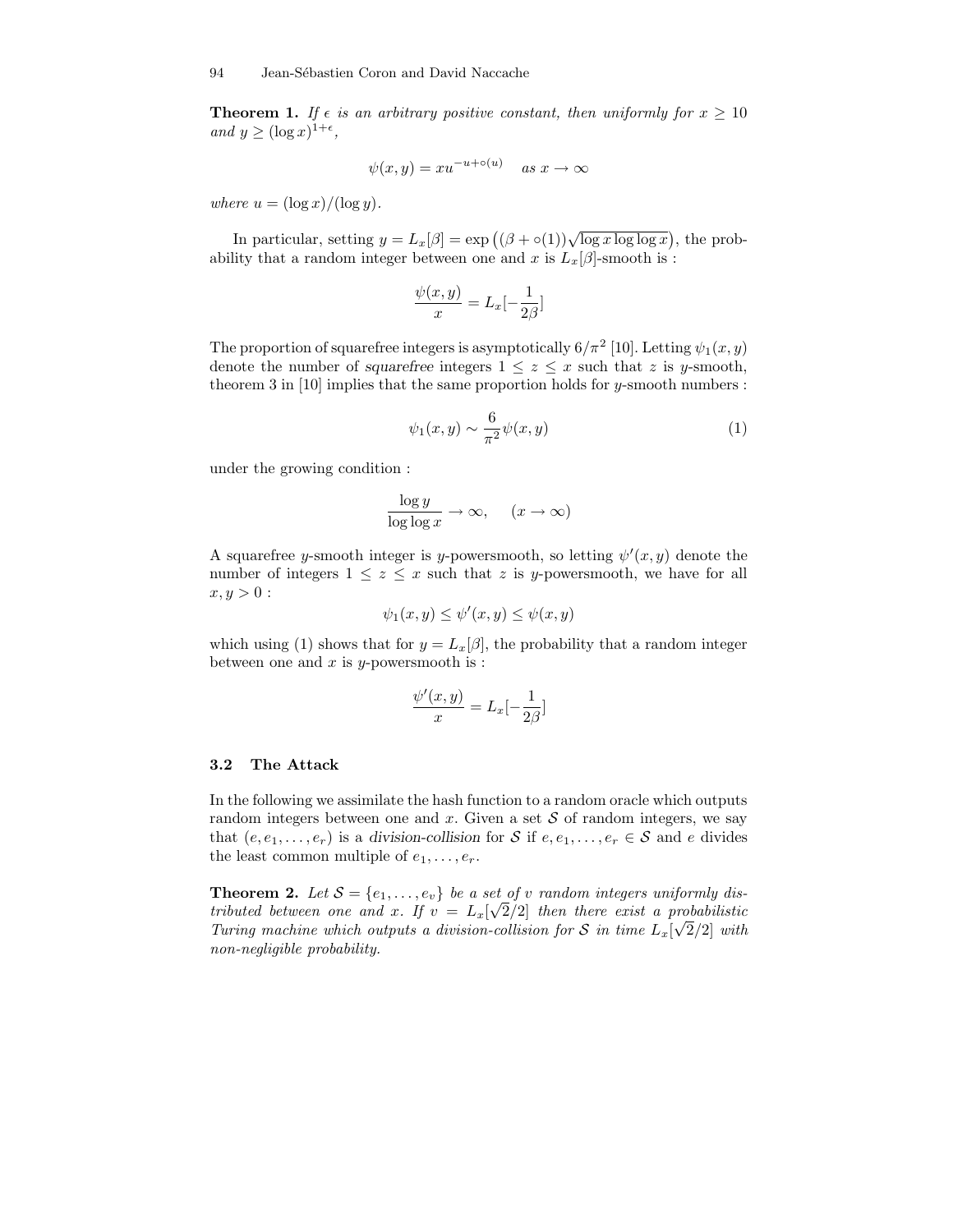**Proof:** Using the following algorithm with  $\beta = \sqrt{2}/2$ , a division-collision is found in time  $L_x[\sqrt{2}/2]$  with non-negligible probability.

#### An algorithm finding a division-collision :

**Input :** a set  $S = \{e_1, \ldots, e_v\}$  of  $v = L_x[\sqrt{2}/2]$  random integers between one and x.

**Output :** a division-collision for  $S$ .

**Step 1 :** Look for a powersmooth  $e_k \in \mathcal{S}$  with respect to  $y = L_x[\beta]$ , using Pollard-Brent's Method [4] or Lenstra's Elliptic Curve Method (ECM) [11] to obtain :

$$
e_k = \prod_{i=1}^r p_i^{\alpha_i} \quad \text{with} \quad p_i^{\alpha_i} \le y \text{ for } 1 \le i \le r \tag{2}
$$

**Step 2**: For each prime factor  $p_i$  look for  $e_{j_i} \in S$  with  $j_i \neq k$  such that  $e_{j_i} = 0 \mod p_i^{\alpha_i}$ , whereby :

$$
e_k | \operatorname{lcm}(e_{j_1}, \ldots, e_{j_r})
$$

Pollard-Brent's method finds a factor p of n in  $\mathcal{O}(\sqrt{p})$  expected running time, whereas the ECM extracts a factor p of n in  $L_p[\sqrt{2}]$  expected running time. Using Pollard-Brent's method at step 1, an  $L_x[\beta]$ -powersmooth  $H(m)$  is found in expected  $L_x[1/(2\beta)] \cdot L_x[\beta/2] = L_x[1/(2\beta) + \beta/2]$  time. Using the ECM an  $L_x[\beta]$ powersmooth  $H(m)$  is found in  $L_x[1/(2\beta)] \cdot L_x[\circ(1)] = L_x[1/(2\beta)]$  operations. Since  $p_i^{\alpha_i} \leq y$ , the second stage requires less than  $y = L_x[\beta]$  operations.

The overall complexity of the algorithm is thus minimal for  $\beta = 1$  when using Pollard-Brent's method, resulting in a time complexity of  $L_x[1]$ . The ECM's minimum complexity occurs for  $\beta = \sqrt{2}/2$  giving a time complexity of  $L_x[\sqrt{2}/2]$ .  $\Box$ 

Moreover, the following theorem shows that the previous algorithm is optimal.

**Theorem 3.** Let  $S = \{e_1, \ldots, e_v\}$  be a set of v random integers uniformly distributed between one and x. If  $v = L_x[\alpha]$  with  $\alpha < \sqrt{2}/2$ , then the probability that one integer in  $S$  divides the least common multiple of the others is negligible.

Proof: See appendix A.

Consequently, assuming that the hash function behaves as a random oracle, the number of hash values necessary to exhibit a division-collision with nonnegligible probability is asymptotically  $L_x[\sqrt{2}/2]$  and this can be done in time  $L_x[\sqrt{2}/2].$ 

$$
\Box
$$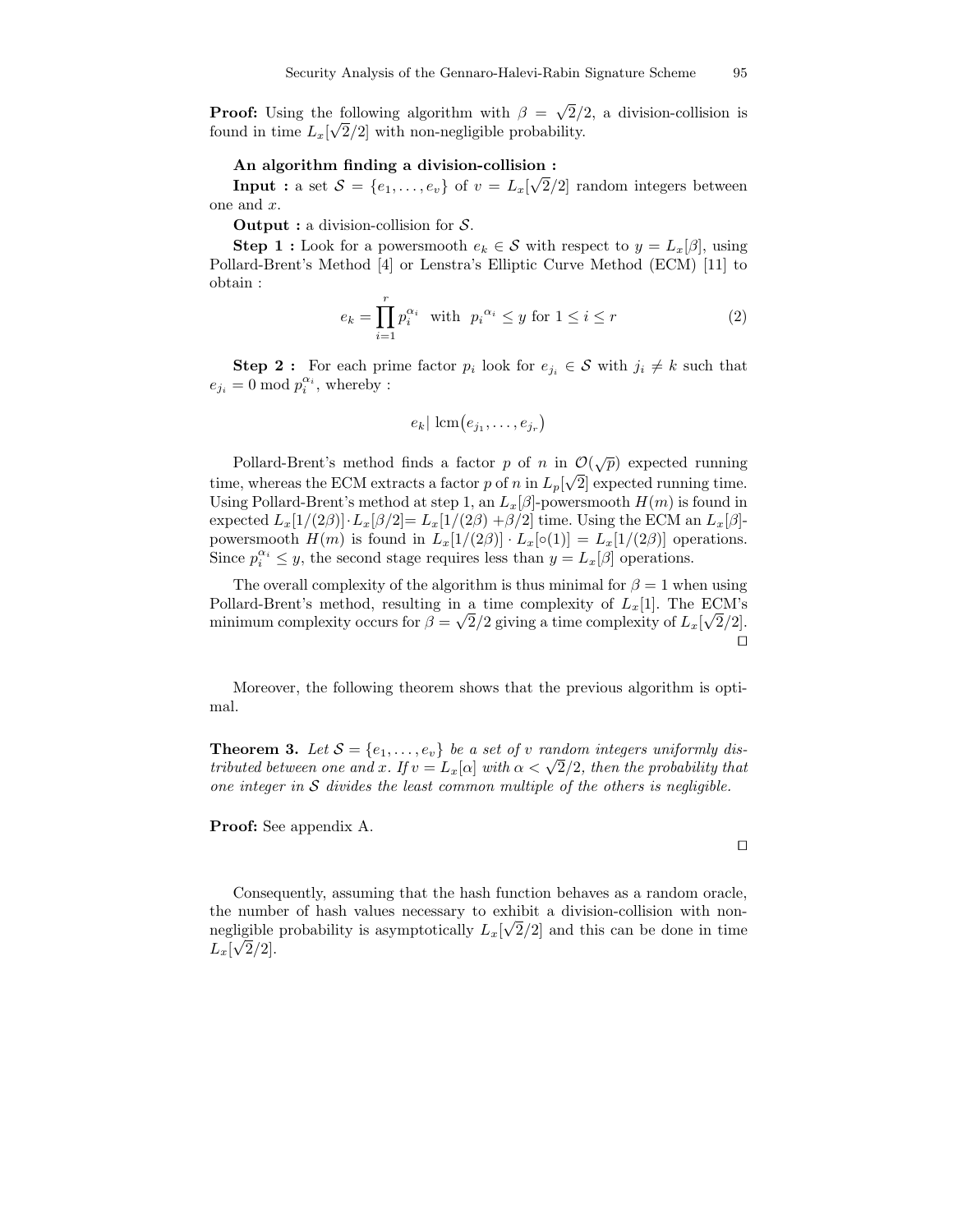#### 3.3 The Attack's Practical Running Time

Using the ECM, the attack has an expected time complexity of :

$$
L_x[\sqrt{2}/2] = \exp\left((\frac{\sqrt{2}}{2} + \circ(1))\sqrt{\log x \log \log x}\right)
$$
 (3)

It appears difficult to give an accurate formula for the attack's practical running time since one would have to know the precise value of the term  $\circ(1)$  in equation (3). However, extrapolating from (3) and the running times observed for small hash sizes, we can estimate the time complexity for larger hash sizes.

We have experimented the attack on a Pentium 200 MHz for hash sizes of 128, 160, and 192 bits, using the MIRACL library [12]. In Table 1 we summarize the observed running time in seconds and the logarithm in base 2 of the number of operations (assuming that the Pentium 200 MHz performs  $200 \cdot 10^6$  operations per second).

**Table 1.** Experimental running times in seconds and  $log_2$  complexity (number of operations) of the attack for various digest sizes

|     | digest size in bits time complexity in seconds $log_2$ complexity |    |
|-----|-------------------------------------------------------------------|----|
| 128 | $3.5 \cdot 10^{2}$                                                | 36 |
| 160 | $3.6 \cdot 10^3$                                                  | 39 |
| 192 | $2.1 \cdot 10^{4}$                                                |    |

Assuming that the complexity of the attack (number of operations) can be expressed as  $C \cdot \exp(\sqrt{2}/2\sqrt{\log x \log \log x})$ , the experimental complexity for a 192bits hash size gives  $C = 6.1 \cdot 10^4$ , from which we derive in Table 2 the estimated complexity for larger hash sizes. The estimate may be rather imprecise and only provides an order of magnitude of the attack's complexity. However, the results summarized in Table 2 suggest that in order to reach a security level equivalent to 1024-bit RSA, digests should also be approximately 1024-bit long. Finally, we describe in the full version of the paper [6] a slightly better attack for the particular hash function suggested in [9].

# 4 Minimal Number of Hash Calls Necessary to Obtain a Division-collision

In the previous section we have estimated the time complexity of the attack using the ECM, from its asymptotic running time (3) and the observed running times for small hash sizes. Consequently, our estimate depends on the practical implementations of the hash function and the ECM. However theorem 3 shows that there is a lower bound on the number of hash calls necessary to mount the attack : asymptotically the number of hash calls must be at least  $L_x[\sqrt{2}/2]$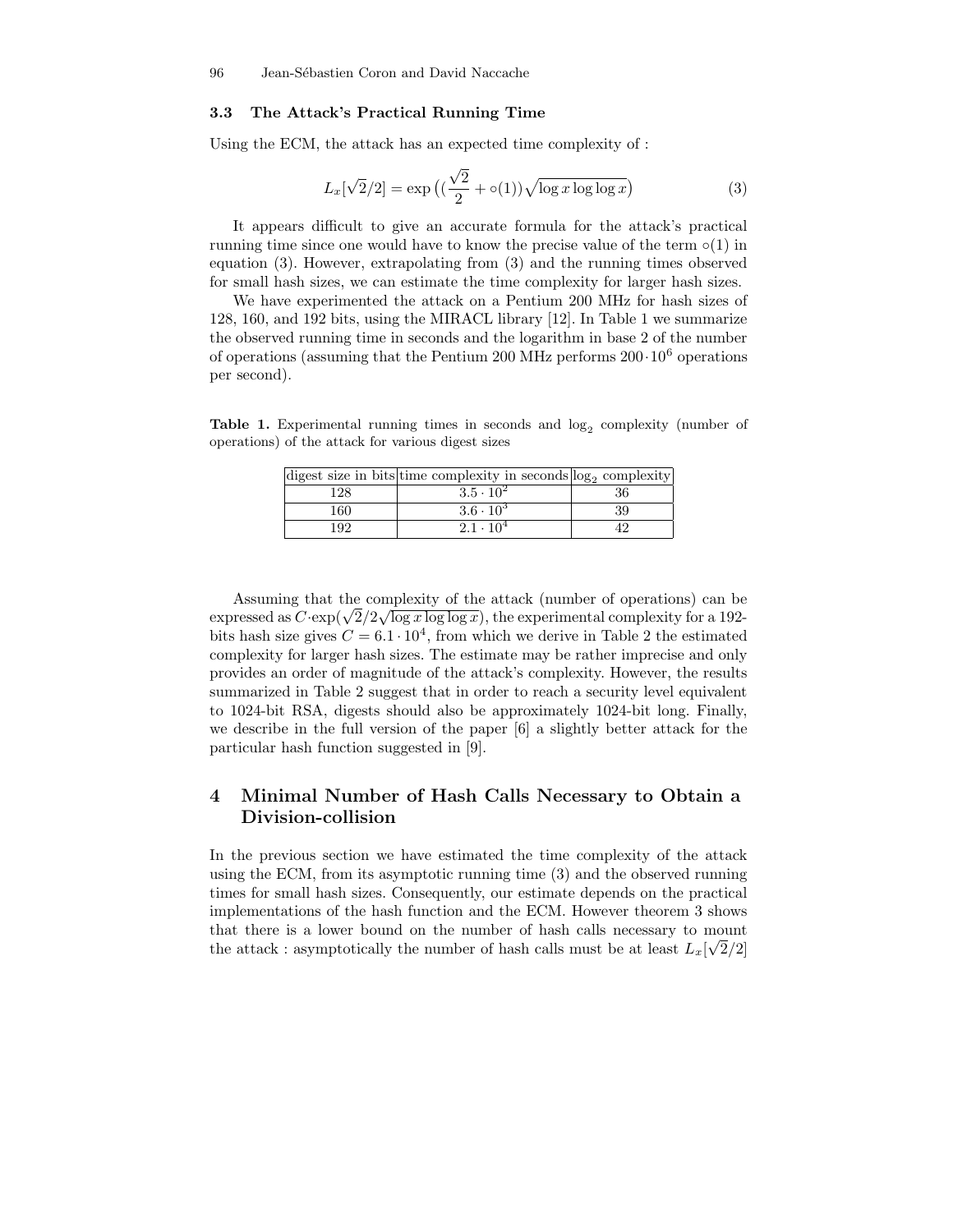|      | digest size $log_2$ complexity (number of operations) |
|------|-------------------------------------------------------|
| 256  | 47                                                    |
| 512  | 62                                                    |
| 640  | 69                                                    |
| 768  | 75                                                    |
| 1024 | 86                                                    |

**Table 2.** Estimated  $\log_2$  complexity (number of operations) of the attack for various digest sizes

so that with non-negligible probability there exist a division-collision (i.e. one hash value divides the least common multiple of the others). In this section we obtain heuristically a more precise estimate of the minimal number of hash calls necessary to have a division-collision with given probability. As in the previous section we assume that the hash function behaves as a random oracle, i.e. it outputs a random integer for each new query. Consequently the problem is the following : given a set S of v random integers in  $\{1, \ldots, x\}$ , what is the probability  $P(x, v)$  that one integer in S divides the least common multiple of the others ?

#### 4.1 A Heuristic Model

The probability  $P(x, v)$  can be derived from a simple heuristic model called random bisection. In this model, the relative length of the first prime factor of a random number is obtained asymptotically by choosing a random  $\lambda$  uniformly in  $[0, 1]$ , and then proceeding recursively with a random integer of relative size  $1 - \lambda$ . This model is used in [1] to compute a recurrence for  $F(\alpha) = \rho(1/\alpha)$ , the asymptotic probability that all prime factors of a random x are smaller than  $x^{\alpha}$ . In the above formula  $\rho$  is Dickman's rho function defined for real  $t \geq 0$  by the relation [7] :

$$
\rho(t) = \begin{cases}\n1 & \text{if } 0 \le t \le 1 \\
\rho(n) - \int_n^t \frac{\rho(w-1)}{w} dw & \text{if } n \le t \le n+1 \text{ for } n \in \mathbb{N}\n\end{cases}
$$
\n(4)

For an  $x^{\alpha}$ -smooth integer x, the relative length  $\lambda$  chosen by random bisection is smaller than  $\alpha$ , and the remaining integer of relative size  $1-\lambda$  is also  $x^{\alpha}$ -smooth. Consequently, we obtain equation (5) from which we derive (4).

$$
F(\alpha) = \int_0^{\alpha} F(\frac{\alpha}{1-\lambda}) d\lambda
$$
 (5)

Let  $Q(x, y)$  denote the probability that a random integer z comprised between one and  $x$  divides the least common multiple of  $v$  other random integers in  $\{1, \ldots, x\}$ . Let  $X = \log_2 x$  and  $V = \log_2 v$ . Let p be a prime factor of z of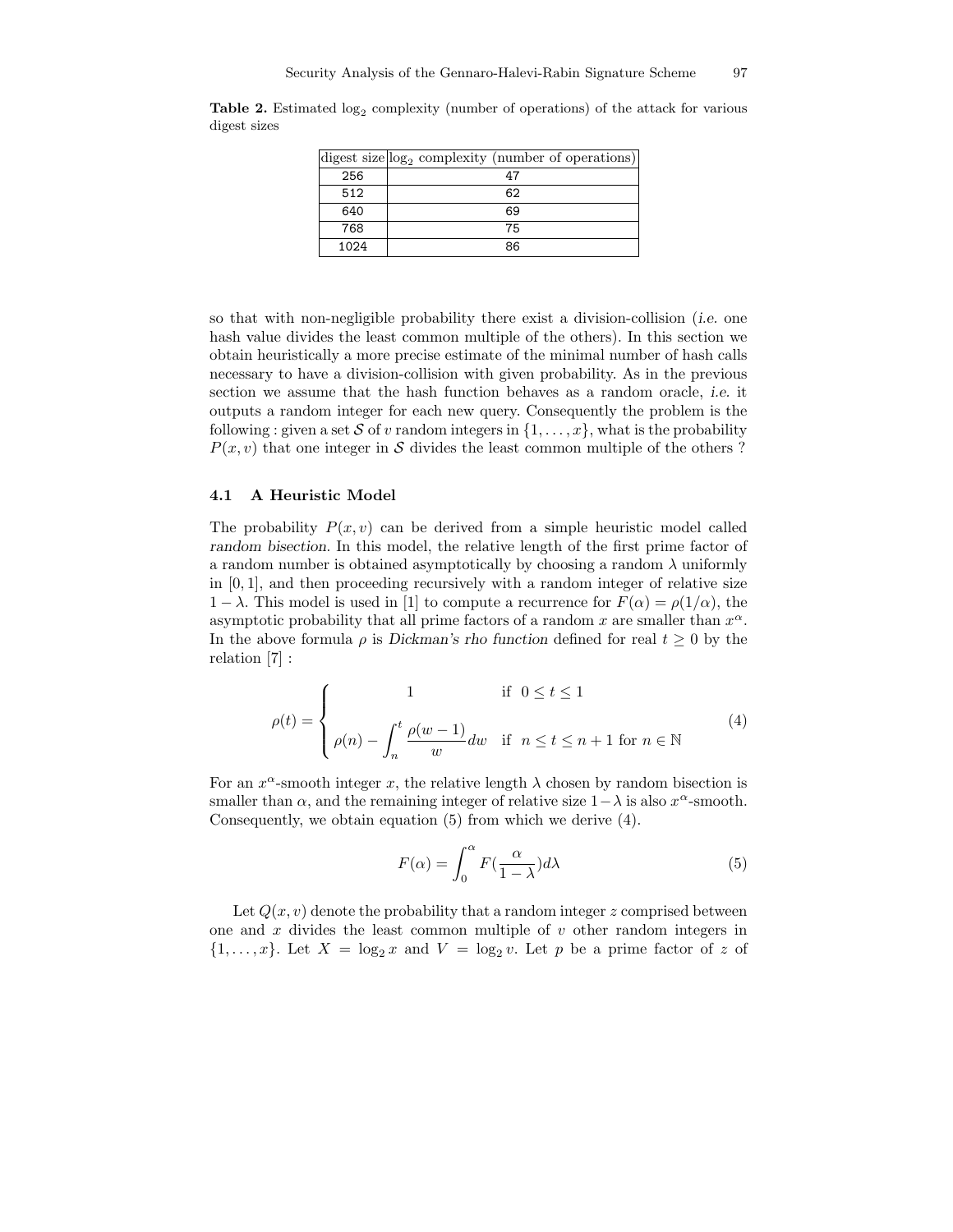relative size  $\lambda$  (*i.e.*  $p = x^{\lambda}$ ). The probability that p divides a random integer in  $\{1, \ldots, x\}$  is roughly  $1/p$ . Consequently, the probability P that p divides the least common multiple of v random integers in  $\{1, \ldots, x\}$  is roughly :

$$
P = 1 - (1 - \frac{1}{p})^v \simeq 1 - \exp(\frac{-v}{p})
$$
 for large p

If  $\lambda \leq V/X$ , then  $p \leq v$  and we take  $P = 1$ . Otherwise if  $\lambda \geq V/X$  then  $p \geq v$ and we take  $P = v/p$ . Consequently, we obtain :

$$
Q(x,v) = \begin{cases} 1 & \text{if } x \le v \\ \int_0^{\frac{V}{X}} Q(x^{1-\lambda}, v) d\lambda + \int_{\frac{V}{X}}^1 Q(x^{1-\lambda}, v) \frac{v}{x^{\lambda}} & \text{if } x > v \end{cases}
$$

Letting  $S(\alpha, V) = Q(v^{\alpha}, v)$ , we have :

$$
S(\alpha, V) = \begin{cases} 1 & \text{if } \alpha \le 1 \\ \frac{1}{\alpha} \int_0^1 S(\alpha - s, V) ds + \frac{1}{\alpha} \int_1^\alpha S(\alpha - s, V) 2^{V(1-s)} ds & \text{if } \alpha > 1 \end{cases}
$$

We obtain :

$$
\frac{\partial^2 S}{\partial \alpha^2}(\alpha, V) = -\frac{V \log 2}{\alpha} S(\alpha - 1, V) - \left(\frac{1}{\alpha} + V \log 2\right) \frac{\partial S}{\partial \alpha}(\alpha, V) \tag{6}
$$

 $S(\alpha, V)$  for  $\alpha \geq 0$  is thus defined as the solution with continuous derivative of the delay differential equation (6) with initial condition  $S(\alpha, V) = 1$  for  $0 \leq \alpha \leq 1$ .

A division-collision occurs if at least one integer divides the least common multiple of the others. We assume those events to be statistically independent. Consequently, we obtain :

$$
P(x,v) \simeq 1 - \left(1 - S(\frac{X}{V}, V)\right)^{v}
$$
\n<sup>(7)</sup>

#### 4.2 Numerical Experiments

Table 3. Number of random integers required to obtain a division-collision with probability 1% as a function of their size (numerical experiments and heuristic model)

| integer size                                                        | 16 | 32 | 48 | 64 I | 80                                    | 96 |
|---------------------------------------------------------------------|----|----|----|------|---------------------------------------|----|
| number of integers (experiments)                                    |    |    |    |      | 25   119   611   1673   7823          |    |
| $\log_2$ number of integers (experiments) 2.0 4.6 6.9 9.3 10.7 12.9 |    |    |    |      |                                       |    |
| $log_2$ number of integers $\overline{(model)}$                     |    |    |    |      | $2.0$   4.7   7.0   9.1   10.9   12.6 |    |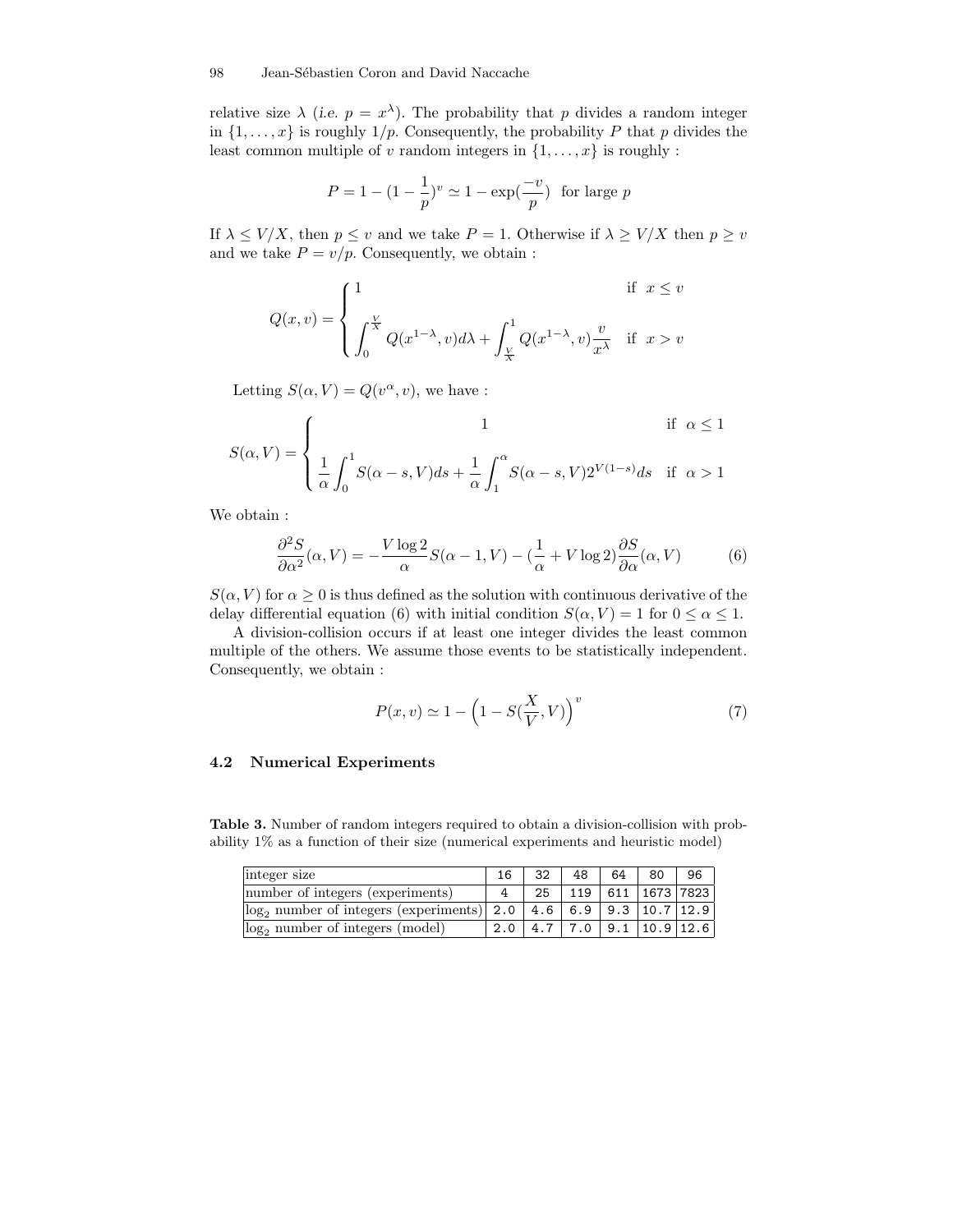We performed numerical experiments to estimate the number of  $k$ -bit integers required so that a division-collision appears with good probability. We considered bit-lengths between  $k = 16$  to  $k = 96$  in increments of 16, and as in [9] for each bit length we performed 200 experiments in which we counted how many random integers were chosen until one divides the least common multiple of the others. As in [9], we took the second smallest result of the 200 experiments as an estimate of the number of integers required so that a division-collision appears with probability 1%. The results are summarized in Table 3.

Table 4.  $log_2$  number of random integers required to obtain a division-collision with probability  $1\%$  as a function of their size

|      | integer size in bits $log_2$ number of integers |
|------|-------------------------------------------------|
| 128  | 15.6                                            |
| 256  | 25.6                                            |
| 512  | 40.6                                            |
| 640  | 46.8                                            |
| 768  | 52.4                                            |
| 1024 | 63.2                                            |
| 1280 | 72.1                                            |

The function  $S(\alpha, V)$  can be computed by numerical integration from (6) and  $S(\alpha, V) = 1$  for  $0 \leq \alpha \leq 1$ . We used Runge-Kutta method of order 4 to solve the differential equation (6). We summarize in Table 3 the  $log_2$  number of  $k$ -bit integers required to obtain a division-collision with probability 1% for  $k = 16$  to  $k = 96$ , from the heuristic model. We see that the values predicted by the model are close to the experimental values. In Table 4 we use the model to estimate the number of  $k$ -bit integers required to obtain a division-collision with probability  $1\%$  for large values of k. As in section 3.3 we see that in order to get a security level of a 1024-bits RSA, one should use a hash function of size approximately 1024 bits.

### 5 Conclusion

We have analysed the security of the Gennaro-Halevi-Rabin signature scheme of Eurocrypt'99. In particular, we exhibited a sub-exponential attack that forces to increase the security parameters beyond 512 or 642 bits up to approximately 1024 bits in order to get a security level equivalent to 1024-bits RSA. Another variant of the scheme described in [9] consists in generating prime digests only, by performing primality tests on the digests until a prime is obtained. In this case, a division-collision is equivalent to a collision in the hash function, but the signature scheme becomes less attractive from a computational standpoint.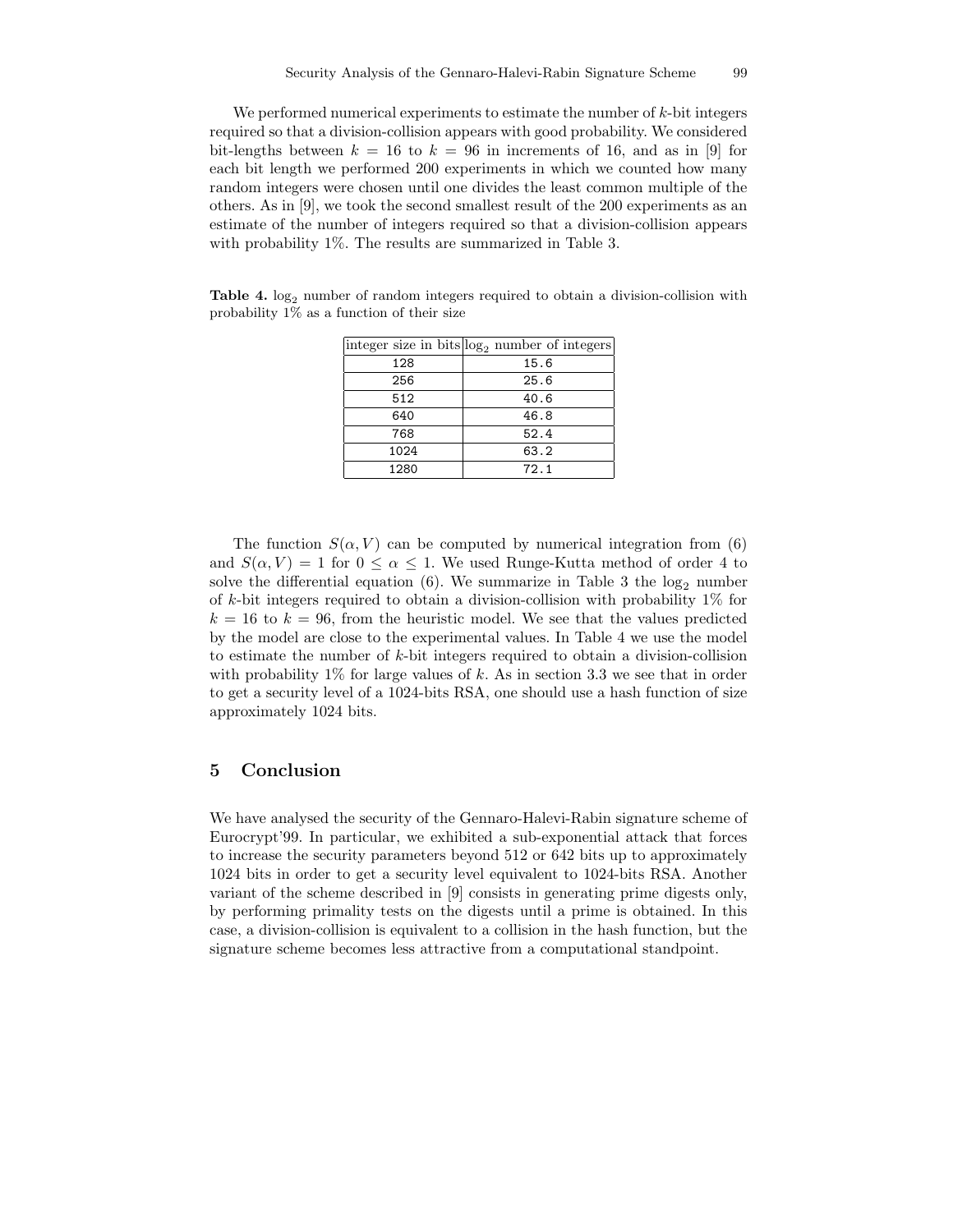### References

- 1. E. Bach and R. Peralta, Asymptotic semismoothness probabilities, Mathematics of computation, vol. 65, no. 216, pp. 1701–1715, 1996.
- 2. N. Barić and B. Pfitzmann, Collision-free accumulators and fail-stop signature scheme without trees, proceedings of Eurocrypt'97, LNCS vol. 1233, Springer-Verlag, 1997, pp. 480-494.
- 3. M. Bellare and P. Rogaway, Random oracles are practical : a paradigm for designing efficient protocols. Proceedings of the First Annual Conference on Computer and Commmunications Security, ACM, 1993.
- 4. R. Brent, An improved Monte Carlo factorization algorithm, Nordisk Tidskrift för Informationsbehandling (BIT) 20 (1980) pp. 176-184.
- 5. E. Canfield, P. Erdös and C. Pomerance, On a problem of Oppenheim concerning 'Factorisatio Numerorum', J. Number Theory, vol. 17, 1983, PP. 1-28.
- 6. J.S. Coron and D. Naccache, Security analysis of the Gennaro-Halevi-Rabin signature scheme, full version of this paper, available at http://www.eleves. ens.fr:8080/home/coron, 2000.
- 7. K. Dickman, On the frequency of numbers containing prime factors of a certain relative magnitude, Arkiv för matematik, astronomi och fysik, vol. 22A, no. 10, pp. 1–14, 1930.
- 8. G. Hardy and E. Wright, An introduction to the theory of numbers, Fifth edition, Oxford, 1979, pp. 354-359, 368-370.
- 9. R. Gennaro, S. Halevi and T. Rabin, Secure hash-and-sign signatures without the random oracle, proceedings of Eurocrypt'99, LNCS vol. 1592, Springer-Verlag, 1999, pp. 123-139.
- 10. A. Ivić and G. Tenenbaum, Local densities over integers free of large prime factors, Quart. J. Math. Oxford (2), 37 (1986), pp. 401-417.
- 11. H. W. Lenstra, Jr., Factoring integers with elliptic curves, Ann. of Math. (2) 126 (1987) pp. 649-673.
- 12. M.I.R.A.C.L. library, Shamus Software Ltd., 94 Shangan Road, Ballymun, Dublin, Ireland.

# A Proof of Theorem 3

**Proof:** Let  $S = \{e_1, \ldots, e_v\}$  with  $v = L_x[\alpha]$  and  $\alpha < \sqrt{2}/2$  be a set of v random integers uniformly distributed between one and x. Denote by  $P(x, v)$  the probability that one integer in  $\mathcal S$  divides the least common multiple of the others and by B the event in which  $e_1$  divides the least common multiple of  $\{e_2, \ldots, e_v\}$ . The proof's outline is the following : we consider the possible smoothness degrees of  $e_1$  and compute the probability of  $B$  for each smoothness degree. Then we show that Pr[B] is smaller than  $L_x[-\sqrt{2}/2 + \epsilon]$  for  $\epsilon > 0$  and conclude that  $P(x, v)$  is negligible.

The possible smoothness degrees of  $e_1$  are denoted :